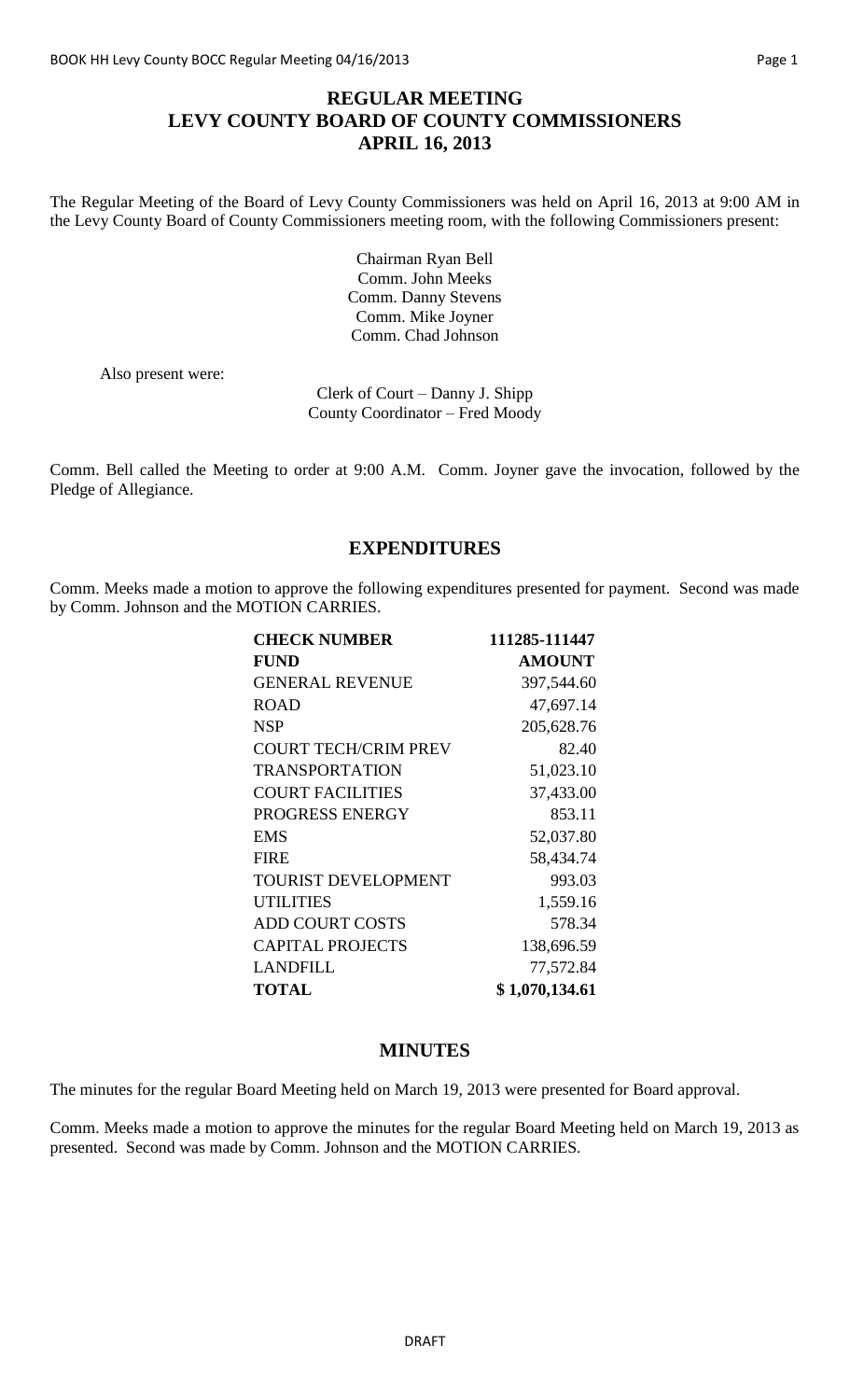## **PUBLIC SAFETY – EMS MANAGEMENT AND CONSULTANTS, INC.**

Kim Stanley, Chief Compliance Officer

Presentation of EMS Billing Services to provide Medical Billing and Collections Services.

Ms. Stanley spoke to the Board explaining how their office will handle the Medical Billing and Collections Services for Levy County.

### **PUBLIC SAFETY**

David Knowles, Director

A. Requesting Board approval and the Chairman's signature for Levy County to enter into a Billing Services Agreement with EMS Management and Consultants, Inc. to provide Medical and Billing and Collections Services.

Mr. Knowles requested Board approval and Chairman's signature on the Billing Services Agreement with EMS Management and Consultants, Inc. This is a three (3) year agreement which includes provisions for replacement hardware on the transport units to facilitate the transmission of data to EMS/MC.

Comm. Meeks made a motion to approve with the Chairman's signature on the Billing Services Agreement with EMS Management and Consultants, Inc. pending review by Atty. Brown. Second was made by Comm. Johnson and the MOTION CARRIES.

B. Requesting Board action on the Medical Director "Request for Proposals".

Mr. Knowles requested action from the Board on the Medical Director "Request for Proposals". The Proposals received which met the minimum qualifications are listed below:

| Kim Landry, MD, FACEP, FAAEM           | \$85,000 annually  |
|----------------------------------------|--------------------|
| Robert Spindell, DO                    | \$32,000 annually  |
| Michael A. LoGuidice, Sr., MBA, FACOEP | $$63,600$ annually |
| UF Dept. of Emergency Medicine $\&$    |                    |
| Gainesville Emergency Medicine Assoc.  | \$49,950 annually  |
|                                        |                    |

The Board agreed by consensus to shorten the list to three (3), excluding the proposal from Kim Landry, MD, FACEP, FAAEM for \$85,000 and agreed to set up interviews after the next regular Board Meeting on May 7<sup>th</sup> beginning at 1:30 P.M. for the remaining applicants.

C. Requesting Board approval for the purchase of Self Contained Breathing Apparatus (SCBA) equipment from Ten-8 Fire Equipment on quote Q133085 dated March 27, 2013.

Mr. Knowles requested Board approval for the purchase of Self Contained Breathing Apparatus equipment from Ten-8 Fire Equipment in the amount of \$137,450.99 per quote dated 3/27/13. This is essential safety equipment which will replace and standardize SCBA equipment at all County Fire Stations.

Comm. Stevens made a motion to approve the purchase of Self Contained Breathing Apparatus equipment from Ten-8 Fire Equipment as requested. Second was made by Comm. Johnson and the MOTION CARRIES.

# **DEPARTMENT REPORTS**

### **COUNTY COORDINATOR**

Fred Moody

A. Request for direction for Appointment of a Levy County "Public Representative" to the Central Florida Community Action Agency (CFCAA), Inc., Board of Directors.

Mr. Moody requested direction for the appointment of a Levy County "Public Representative" to the Central Florida Community Action Agency, Inc. Board of Directors. Lenore Jones had been representing the "Public Sector" for Levy County and has now resigned from this position. Mr. Moody informed the Board this appointment does not have to be immediate. The appointed person would need to serve from April, 2013 to September, 2013.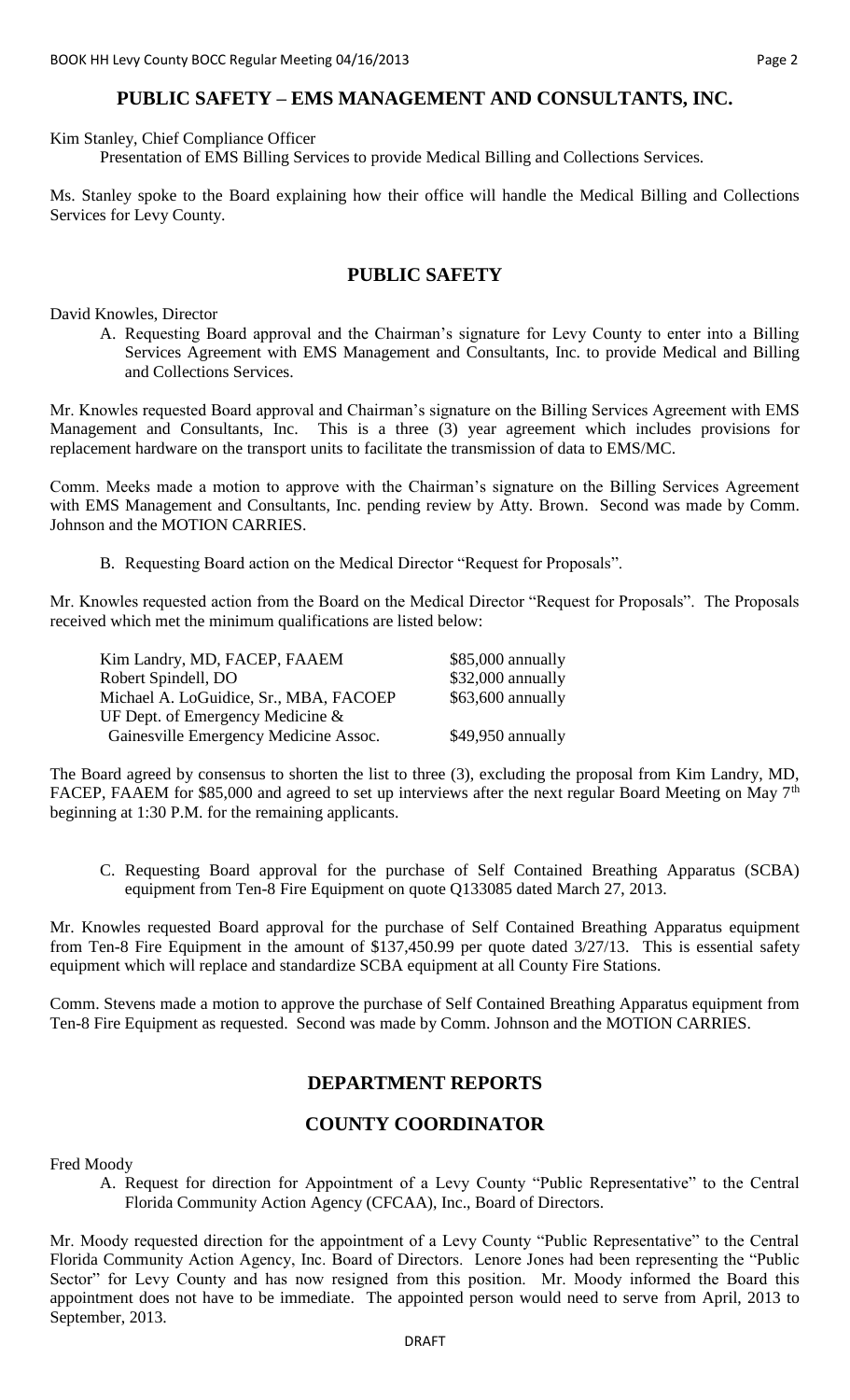BOOK HH Levy County BOCC Regular Meeting 04/16/2013 **Page 3** And the United States of the Page 3

B. Update on George T. Lewis Airport Improvements.

Mr. Moody gave updated information to the Board regarding improvements to the George T. Lewis Airport. He stated he attended a Public Meeting on April 2<sup>nd</sup> in Cedar Key and there was a great deal of input from residents regarding fencing of the airport property and moving the roadway.

#### **EMERGENCY MANAGEMENT**

Mark Johnson, Director

A. Recommendation to purchase potable water tanks.

Mr. Johnson requested Board approval to purchase four (4) potable water tankers. The bids received are as follows:

| Absolute Innovations, Inc. | \$22,820 |
|----------------------------|----------|
| Allied Manufacturing, Inc. | \$25,580 |
| Portable Tank Group        | \$23,330 |

Mr. Johnson recommended making the purchase from Absolute Innovations, Inc. in the amount of \$22,820 and stated the funding will come from their EMPG Grant.

Comm. Stevens made a motion to purchase four (4) potable water tankers from Absolute Innovations, Inc. for \$22,820. Second was made by Comm. Meeks and the MOTION CARRIES.

B. Adoption of the Comprehensive Emergency Management Plan by Resolution 2013-20.

Mr. Johnson requested Board approval of Resolution 2013-20 adopting the Comprehensive Emergency Management Plan.

Comm. Johnson made a motion to approve Resolution 2013-20 adopting the Comprehensive Emergency Management Plan as requested. Second was made by Comm. Meeks and the MOTION CARRIES.

### **LIBRARY**

Lisa Brasher, Director

Requesting to accept donation of computers and keyboards from the College of Central Florida and Work Force, to be used in Public Libraries.

Ms. Brasher requested Board approval to accept the donation of computers and keyboards from the College of Central Florida and Workforce. These computers and keyboards will replace the systems currently in use at the Public Libraries. Ms. Brasher introduced to the Board three individuals supportive of the Library system in Levy County: Russell Wells, Marilyn Ladner and Rusty Skinner. Ms. Ladner and Mr. Skinner are a part of the donation of computers.

Marilyn Ladner also spoke to the Board explaining how the donation from the College of Central Florida and Work Force came about.

### **ROAD DEPARTMENT**

Bruce Greenlee, Administrative Road Superintendent

A. Request permission to bid drilling and blasting services for the Gulf Hammock Pit, Levy County, FL.

Mr. Greenlee request Board approval to bid drilling and blasting services for the Gulf Hammock Pit.

Comm. Stevens made a motion to approve the Road Department's request to bid drilling and blasting services for the Gulf Hammock Pit as requested. Second was made by Comm. Meeks and the MOTION CARRIES.

Comm. Johnson asked Ms. Ladner if she had any information regarding the Chiefland campus of the College of Central Florida. Ms. Ladner responded they should know about funding on May 3<sup>rd</sup>.